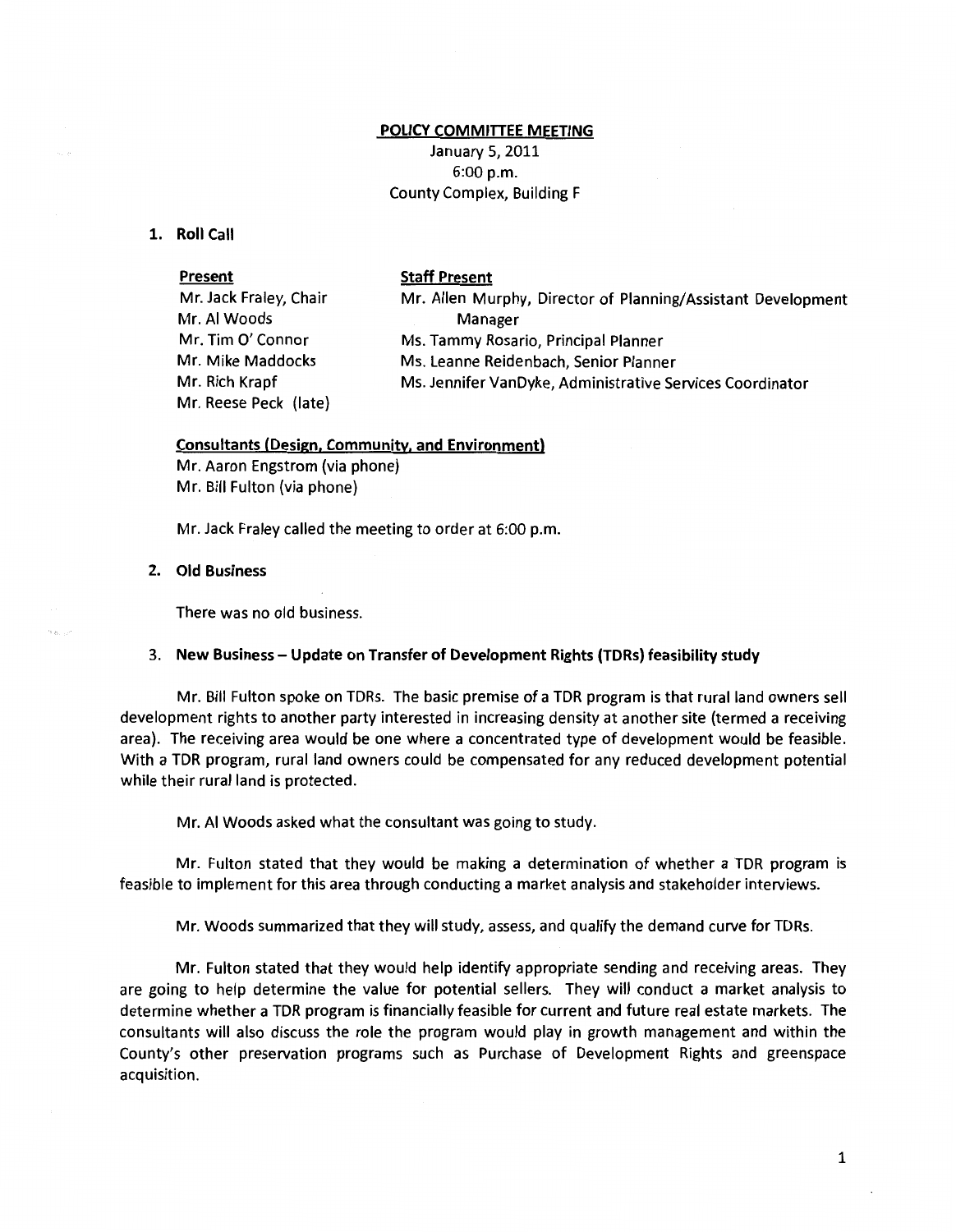Mr. Woods stated that the feasibility study will take into account existing commitments, therefore bringing into the equation the availability of land for such a transfer. Mr. Woods asked if typically a program like this is well received by the development community.

Mr. Fulton asked Mr. Woods what he meant by committed availability.

Mr. Woods stated that this would be projects that are already in the pipeline or approved but have not been built.

Mr. Fulton stated that it does take time to get a program like this going and that having a lot of units in the pipeline could slow down use of a TOR program. A receiving area would be where the County is looking to focus growth and would be where there is an existing demand for development, making it more profitable. Profitability is needed to offset the cost associated with purchasing development rights. Mr. Fulton asked where the County would establish their receiving areas.

Mr. Woods asked Mr. Fulton, in his experience, does a TOR program elevate the base cost of the property on the receiving side.

Mr. Fulton stated that it is just like any other entitlement. The TOR program is not going to increase the cost of base land. Part of the study will determine whether or not there is enough money in developing the receiving area to offset the cost of purchasing development rights. This is done by doing a residual land analysis. The transferred development right is not automatically attached to the valuation of a receiving area.

Mr. Woods stated that something needs to be done on the receiving side to encourage the developer to go out and acquire the development rights. One technique is to down-zone the receiving property and make transferring development rights the only way to get back up to the previously permitted density. This will help incentivize purchasing development rights. The program has to attract buyers to make it successful.

Mr. Fulton stated that in the ideal TOR program, there is a dual high and low density option for properties. Through the normal process you can get the low density, but if you want to go above that density then you have to buy TORs. That may or may not include a down-zoning prior to adoption of a TOR program. Often, the down-zoning only includes the sending area, similar to what Montgomery County, Maryland did. They down-zoned the sending areas and then, using the TOR program, developers procured further development rights so rural land owners were compensated for their lost development potential from the down-zoning.

Mr. Reese Peck asked if the consultants were familiar with the County's requirements regarding the State legislation about Urban Development Areas {UDAs). As a high-growth County, James City County {JCC) has to designate urban development areas and they should coincide with areas that would be optimum receiving areas.

Mr. Fulton asked if this initiative has been incorporated into the Comprehensive Plan.

Mr. Peck stated that it has not.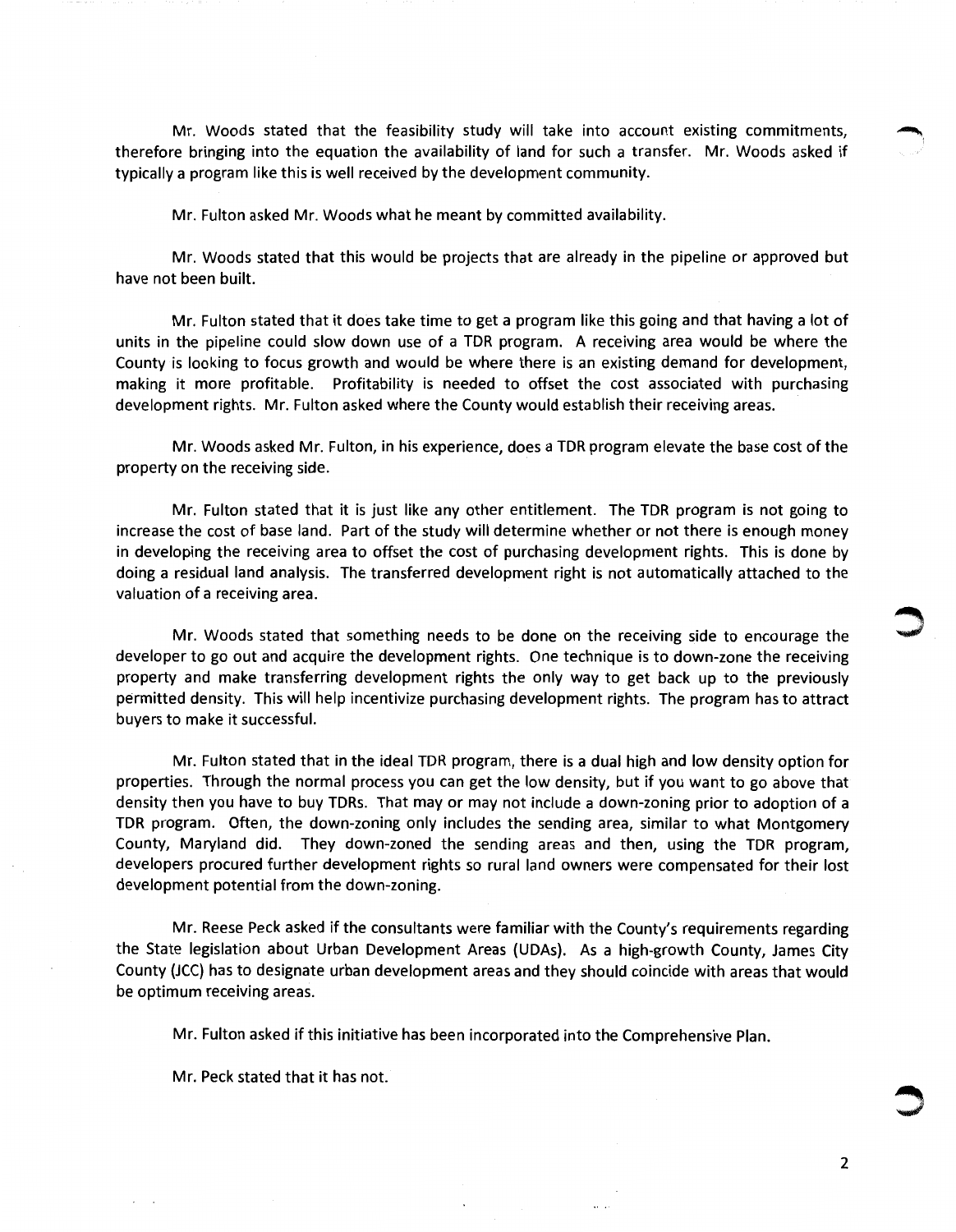Ms. Tammy Rosario stated that staff is currently going through a process to certify that the Comprehensive Plan has met the requirements of the UDA legislation.

Mr. Peck asked whether staff was looking to certify the entire Primary Service Area {PSA) as a UDA and if, in doing that, the entire PSA would have to be designated as a receiving area.

Ms. Rosario stated that the UDA legislation has been incorporated as a consideration item in the feasibility study. Staff is looking to maximize the intent of the legislation and focus on areas within the PSA to certify as UDAs. The TDR receiving areas do not necessarily have to be within the UDAs, but that makes sense.

Mr. Fulton stated that they do not anticipate the entire area within the PSA to be considered as a receiving area. The receiving areas would be where you expect concentrated development and where there is infrastructure to support higher density. He asked whether the Committee thought that rural land owners within JCC were willing to consider such a program and based on knowledge of the Comprehensive Plan, what areas the Committee thought would make sense to consider as receiving areas.

Mr. Fraley stated that the areas designated Economic Opportunity {EO) in the Comprehensive Plan Land Use Map should be a consideration. This area is outside the PSA at this time. It would be a logical choice as they had envisioned this area becoming a dense residential development. They also envisioned that this area would be a Transit Oriented Development {TOD). The targeted density would range from 6 to 18 units per acre. This would be a vertical development consisting of 100 or more acres. Mr. Fraley stated that he would like to consider down-zoning both sending and receiving areas. Mr. Fraley suggested reducing allowable density in receiving areas then requiring TDRs to get back up to the previously permitted density.

Mr. Fulton asked what the maximum density is that developers and land owners want to achieve and what process they go through to achieve that density.

Mr. Fraley stated that acquiring higher density is achieved through rezoning at this time. Property owners can go through a rezoning process during which they present what they believe to be public benefit with the project. Developers will provide workforce housing or unusual environmental designs in order to increase density by claiming public benefit. Mr. Fraley stated that the TOR program would change this approach.

Mr. Fulton asked how the other Commissioners felt about the process of down-zoning for the sake of promoting a TDR program.

Mr. Peck suggested that they consider other areas for receiving zones such as those that are currently designated for higher to moderate density residential by the Comprehensive Plan. The chosen receiving areas should coincide with the areas identified as urban development areas. This has certain implications for determining development based on gross verses net acreage because there are requirements on how you measure densities within UDAs. Thus far it has been on gross acreage.

Mr. Fraley stated that the UDA densities are based on net acreage, but they do not measure "net" the same as the County typically does. If you look at the areas designated as medium density the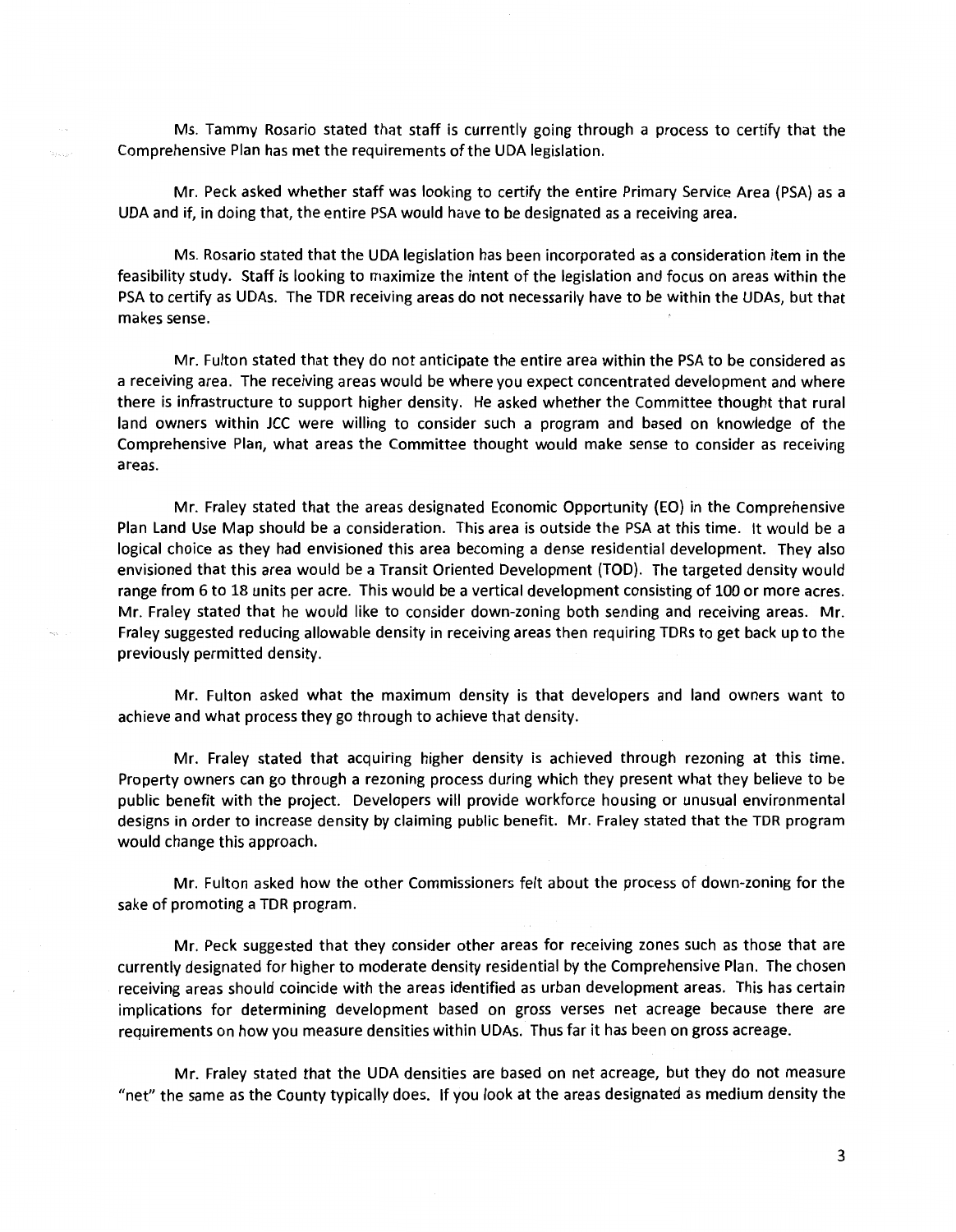permitted density range is currently from 4-12 dwelling units per acre. He would like to decrease it to eight without the use of TDRs.

Mr. Fulton stated they could set it at eight and give the developers the opportunity to buy rights to bring up the density to 12. By distributing receiving areas over a broader area you could also reduce concentrated traffic and other impacts. Rather than creating pockets of very high density development, it would be possible to create a more wide-spread moderate density development for residential purposes.

Mr. Fraley stated that he likes the suggestion. The current housing trends suggest that there is not a need for large mansion style housing that was once popular. Mr. Fraley reiterated that he would like to use the TDR program for economic development purposes. He is aware that there are existing State laws that restrict some very high density development, including as maximum impervious coverage limits.

Mr. Fulton stated that there is a restriction mandated by the Chesapeake Bay Act that limits the amount of impervious surface to 60% and asked to what extent that constrained development.

Mr. Fraley asked if Mr. Allen Murphy could respond to this question.

Mr. Murphy stated that it is the cost of doing business in JCC. It has not prevented development from occurring. There are varying opinions within the community regarding its necessity and effectiveness. The County has experienced substantial development even with those requirements in **and the set of the set of the set of the set of the set of the set of the set of the set of the set of the set of the set o** 

Mr. Doug Gebhardt of the Economic Development Authority confirmed what Mr. Murphy stated.

Mr. Fulton stated that previously New Town and Stonehouse had been suggested as potential receiving areas.

Mr. Fraley stated that Mr. Peck had previously asked that the consultants look at those areas designated Mixed Use, which included New Town and Stonehouse.

Mr. Rich Krapf stated the Mixed Use area off of Route 199 and Route 5 should be considered.

Mr. Fulton asked the Commissioners if they felt the dual low and high density range discussed is acceptable. There are two different approaches that could be used to implement the TDR program. The developer could simply purchase and secure the rights to build at a higher density. In the alternate scenario developers would purchase the rights after the proposal has gone through the legislative development review process. The rights would be purchased for anything above the base density. One option gives the Planning Commission a greater role.

Mr. Fraley stated that rather than a range there could be a fixed number. The fixed number could be combined with a TDR overlay that would increase the density. The overlay would have performance standards that would result in by-right development when used with TDRs. By creating an overlay, the developer would be capable of investing capital to buy development rights rather than ~ exhausting it in the legislative process.

 $\sum$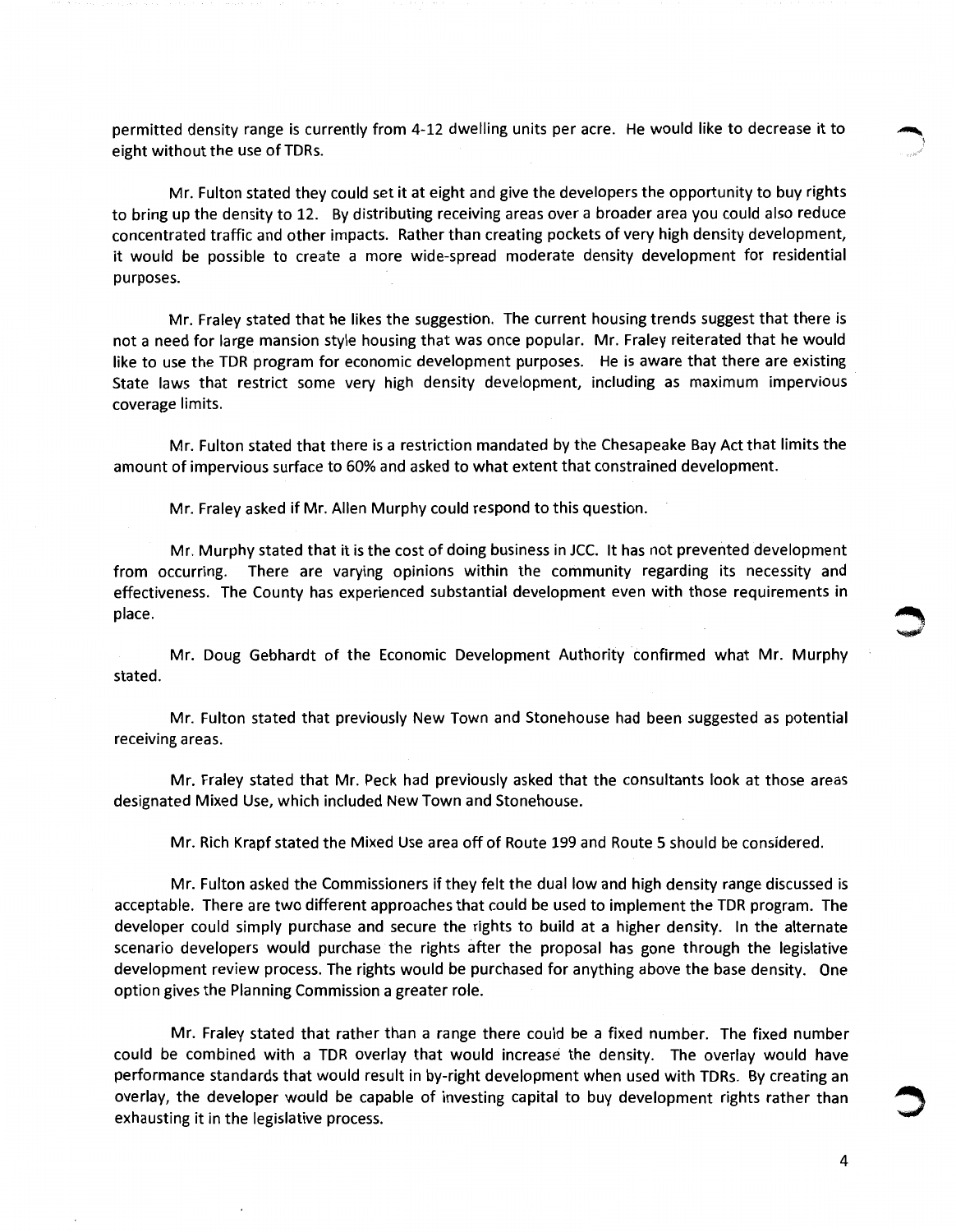Mr. Fulton stated that New Town would be an example of a development that has development standards in the form of design guidelines.

Ms. Leanne Reidenbach stated that they would need to discuss how the proffer system works in conjunction with TORs. Ms. Reidenbach pointed out that by placing TDRs on a by-right development track the County would not be capable of collecting proffer money with the current State legislation, which may make it difficult to mitigate the impacts of any increased density.

Mr. Fulton stated that in the 4-12 unit example the developer could proffer their way from 4-8 units in a legislative process and then apply the TDR by-right to achieve the 8-12 unit per acre density.

Mr. Fraley stated that to achieve the higher density they would have to construct performance standards and accommodate impacts through those.

Mr. Murphy stated that performance standards typically have to do with design, environmental features, and aesthetics and do not include cash payments.

Mr. Fraley stated that some jurisdictions have performance standards that include traffic counts.

Mr. Murphy stated that this sounds more like inverse proffers. The performance standards would be more similar to restrictive proffers.

Mr. Krapf asked at what point in the review process road capacity would be reviewed and addressed.

Mr. Fulton stated that developers would reach the highest density by buying development rights. This would mean that the question of road capacity is not addressed at the time when the highest density is achieved.

Mr. Krapf asked if this has been a problem other jurisdictions have dealt with.

Mr. Fulton stated this is not something they have reviewed in the past since there are very few states that operate under the proffer system. Many use impact fees or something similar that can be collected for both legislative and by-right development proposals.

Mr. Krapf stated that they anticipate hearing resistance from the community if the by-right density in rural lands is decreased. Currently the minimum lot size is three acres. Mr. Krapf stated that research indicates a need for a strong agricultural and housing market for the success of a TDR program. He asked whether the fact that the County's agricultural market is not robust would create a problem.

Mr. Fulton stated that for a TDR program to be successful, rural land owners need to be motivated to hold on to the land once the development rights have been sold. Agricultural purposes are not a requisite, though livelihood dependent upon the land is. The fact that JCC does not have a robust agricultural market could complicate matters.

Mr. Fraley asked if the property owner can continue using the land for agricultural purposes once the development rights have been sold.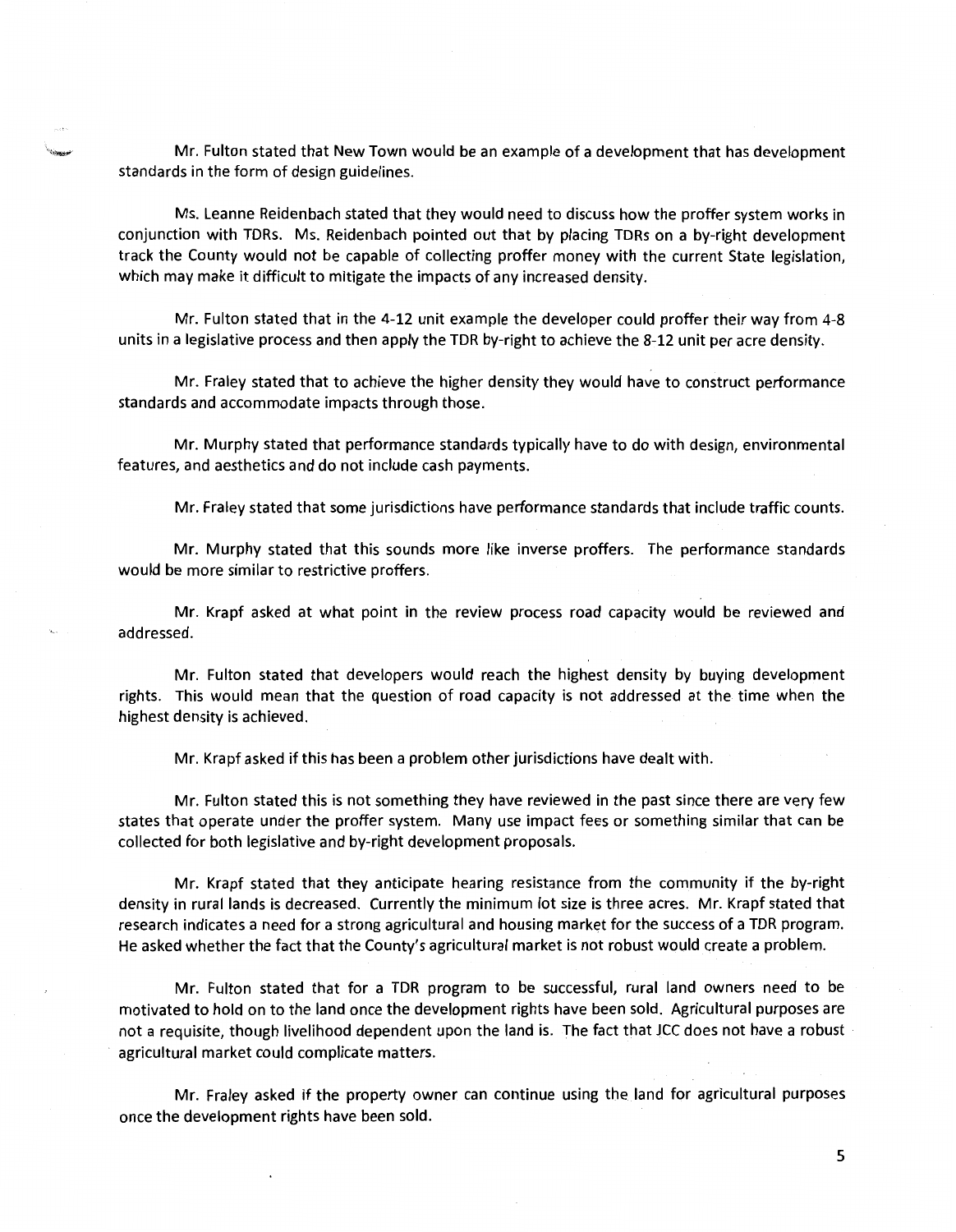Mr. Fulton stated yes. Typically the rural land owners will look for other revenue producing opportunities if the development rights are sold. The success of a TDR program is dependent upon the rural land owner's perception of being compensated for their development rights. If the rural land owner's property is down-zoned yet they have development rights for more than they would be capable of building, the likelihood of them selling development rights increases. A transfer ratio of two to one may be incentive enough to encourage the sale of development rights. Part of the consultant's analysis will include the creation of economic motivation for both sending and receiving land owners.

Mr. Fraley stated he is interested in what effect the TDR program will have on the total unit potential (or build out) in JCC.

Mr. Fulton stated they are capable of providing possible outcomes should the County exceed the current residential density potential in receiving areas than those being taken from the sending areas.

Mr. Fraley stated he is interested in developing policy that does not potentially increase or decrease the gross number of housing units. He would prefer to create policy that supports the use of TORs for economic development or that compensates land owners but does not necessarily give them a development bonus.

Mr. Fulton stated that by creating developable acreage there is no ratio involved. TORs should be thought of as developability should you pursue the program as a means to promote commercial development. The development value that is being sold compared to the development value of what is being bought is important to consider. This type of analysis is more complicated and time exhausting. The study will include possible recommendations for changes that would make this system work. Mr. Fulton also stated that it is very useful for them to understand the concerns JCC rural land owners have.

Mr. Fraley stated that several years ago there was a Rural Lands Committee formed. That committee determined that it would be advantageous to change the density in rural lands to a 12 acre minimum lot size.

Mr. Krapf asked if it is counterproductive to have a Purchase of Development Rights (PDR) program along with a TDR program.

Mr. Fulton stated it is not. Having more options available to land owners is helpful and other programs can take the pressure off of the TDR program as the sole land preservation tool.

Mr. Fraley asked whether the consultant would be evaluating the PSA boundary as part of the TDR study. He also noted that areas zoned R-8 that are inside the PSA but have not been developed should also be looked at as potential receiving areas.

Mr. Fulton said that examining the PSA was not within the current contract. He said that based on potential areas identified as sending or receiving areas, necessary PSA adjustments may become clear in order to keep receiving areas within the PSA and sending areas outside the PSA. He then noted that TORs could be used to up-zone the undeveloped R-8 areas in the PSA. He also noted that it may be less likely for a smaller land owner to go through a long or costly process to secure TORs for development.